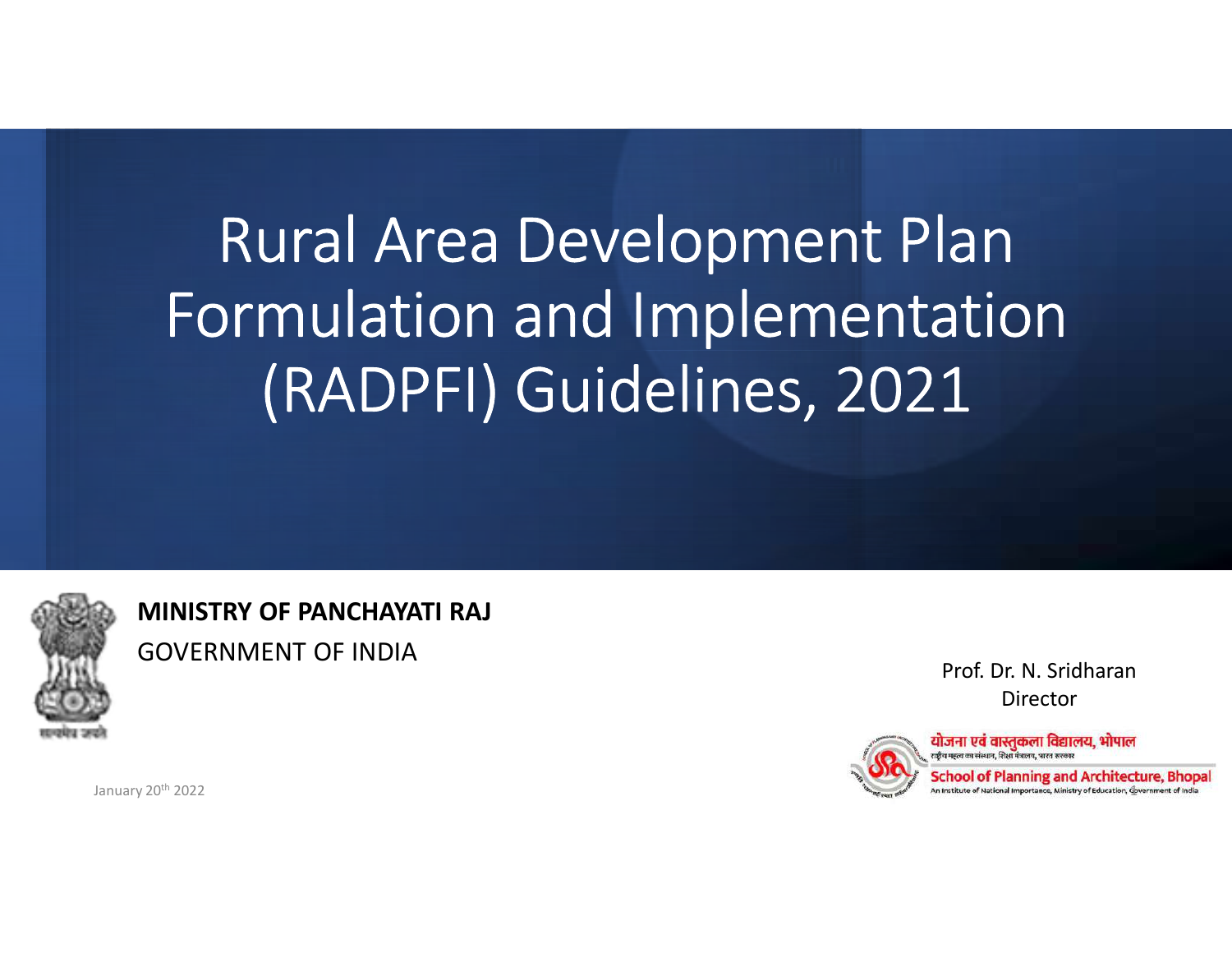January 20 $^{\rm th}$  2022  $^{\rm 2}$ January 20th 2022

- I. The need for spatial development planning Rural (Gram Panchayat) I. The need for spatial development planning –<br>Rural (Gram Panchayat)<br>II. Improvements in RADPFI guidelines 2021<br>III. Methods and institutions involved I. The need for spatial development planning –<br>Rural (Gram Panchayat)<br>II. Improvements in RADPFI guidelines 2021<br>III. Methods and institutions involved<br>IV. Salient features of the guidelines I. The need for spatial development planning –<br>Rural (Gram Panchayat)<br>II. Improvements in RADPFI guidelines 2021<br>III. Methods and institutions involved<br>IV. Salient features of the guidelines<br>V. The Action Plan/takeaway fro I. The need for spatial development planning –<br>Rural (Gram Panchayat)<br>II. Improvements in RADPFI guidelines 2021<br>III. Methods and institutions involved<br>IV. Salient features of the guidelines<br>V. The Action Plan/takeaway fro I. The need for spatial development planning –<br>Rural (Gram Panchayat)<br>II. Improvements in RADPFI guidelines 2021<br>III. Methods and institutions involved<br>IV. Salient features of the guidelines<br>V. The Action Plan/takeaway fro
- 
- 
- CONTENTS IV. Salient features of the guidelines
	-
	-

(Guidelines for implementation)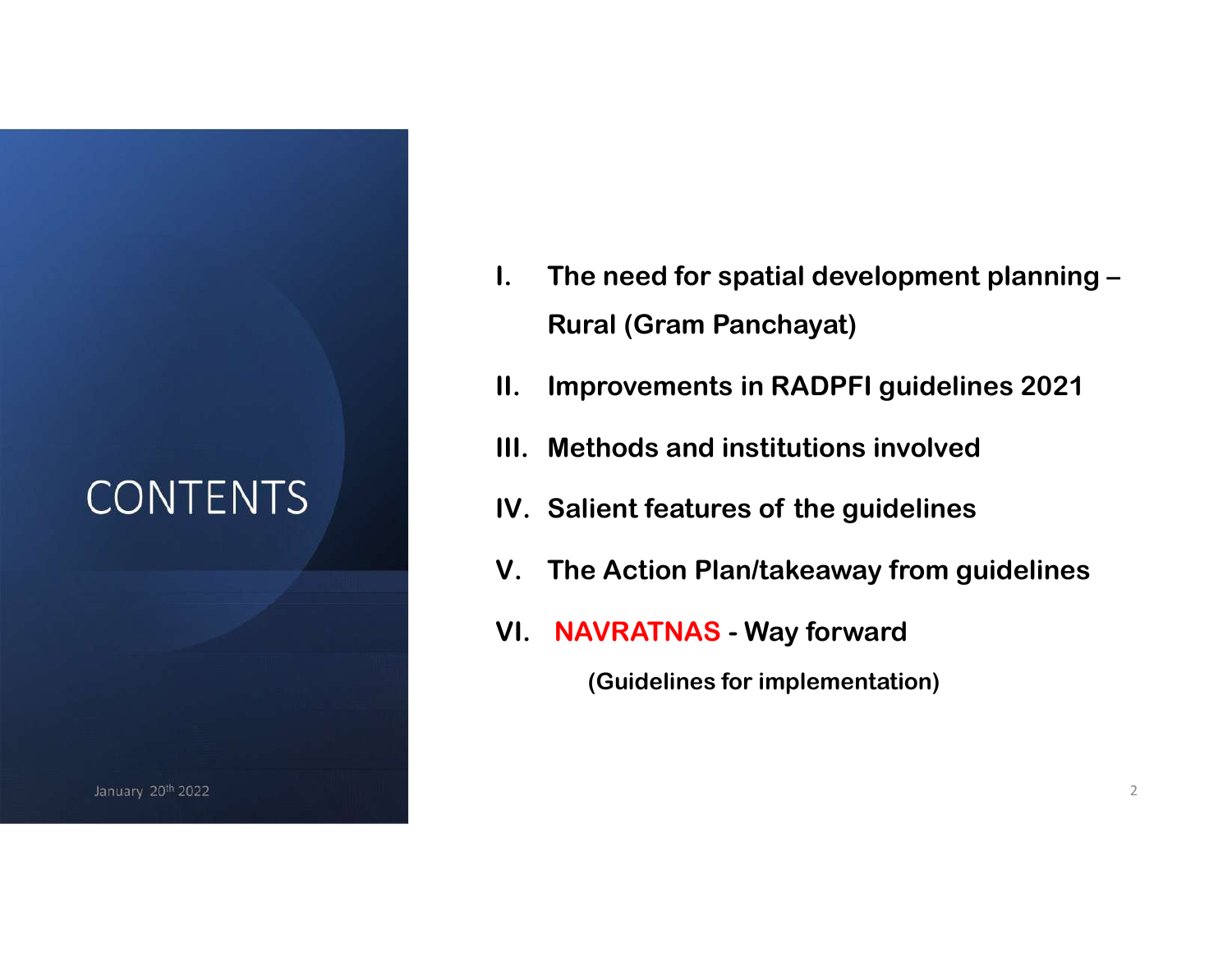The need for spatial development planning – Rural (Gram Panchayat) : D. Grand

January 20th 2022

#### Need for Spatial Area Planning:-

- Unplanned spatial development in GPs
- 
- 
- 
- **d for Spatial Area Planning:-**<br>• Unplanned spatial development in GPs<br>• Extended Urbanisation Area,<br>• Improve the QoL & Sustainability of Gram Panchayats,<br>• Integration of Reforms/programs (SVAMITVA, RURBAN, New changes in State Acts & Amendments, re-emphasis on Disaster, Climate Change, Resilience Codes, etc.)
- Need to be linked to Agro-Climatic Regions/zones linked to SDGs

The aim was 'to have planned spatial development for over all integrated development of villages.'

Objectives:-

- Revised methodological framework for preparing GPDP
- **Spatial standards** for gram panchayat development, especially for abadi area.
- norms and standards for providing infrastructure
- Examining existing **statutory framework**
- Recommending institutional framework for operationalizing the guidelines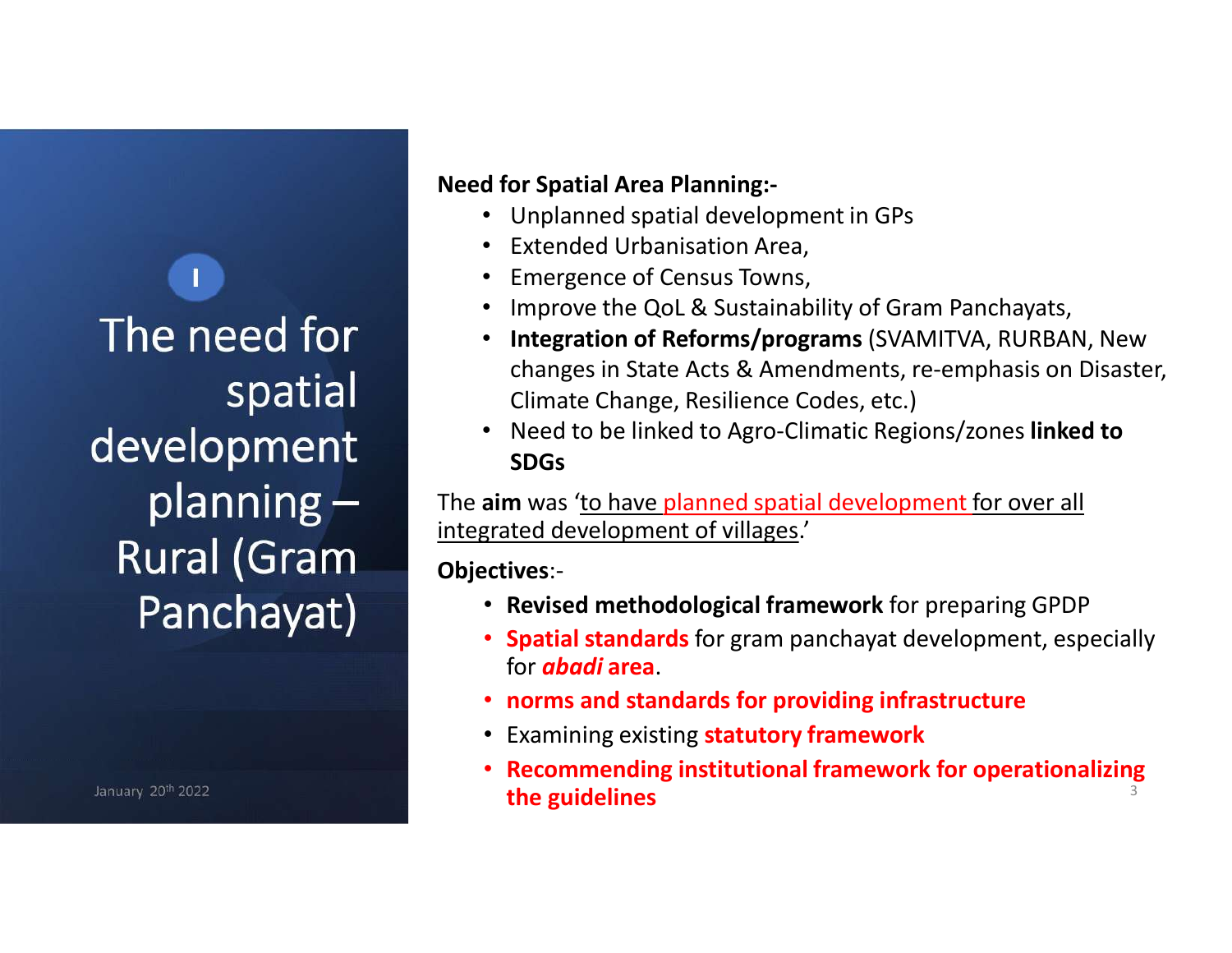# Improvements in RADPFI

III) and a

January 20th 2022

- Rural Area Development Plan Formulation and Implementation (RADPFI) FRIM Area Development Plan Formulation and Implementation (RADPFI)<br>Guidelines, 2016. – Committee consisting of 16 members.<br>• The first committee (2016) came out with the broad RADPFI. But new<br>developments have emerged in I
- developments have emerged in India since then.
- This new Guideline (2021) is Focused on:-
- Typology of villages to prepare the spatial development plan (population, agro-climatic zones, Hill areas, disaster occurrence, urban-peri-urban areas and villages, Near to NH/SH, and Resilience strategies as suggested by BIS). One shoe does not fit all. ral Area Development Plan Formulation and Implementation (RADPFI)<br>idelines, 2016. – Committee consisting of 16 members.<br>
e first committee (2016) came out with the broad RADPFI. But new<br>
velopments have emerged in India si
- guidelines<br>
evelopment of rural areas.<br>
village Town Planning Scheme (VPS) through community based on<br>
village Town Planning Scheme (VPS) through community based on • Dealing with different development Land Use standards for different areas, with varied characteristics. To facilitate the planned spatial development of rural areas.
	- Collaborative Planning.
	- Planning for environmental benefit and **disaster preparedness**.
	- Linking to 15th CFC and respective SFCs.
	- Improving the E-Governance through Spatial Data Infrastructure (SDI).
	- Integrating/Consolidation of GP Development with RURBAN CLUSTERS/Block/District Plan, as per the 73rd and 74th CAA and GPDP.

4

• Most importantly using the **SVAMITVA (and other digital tools) for** Abadi area (linking to land records).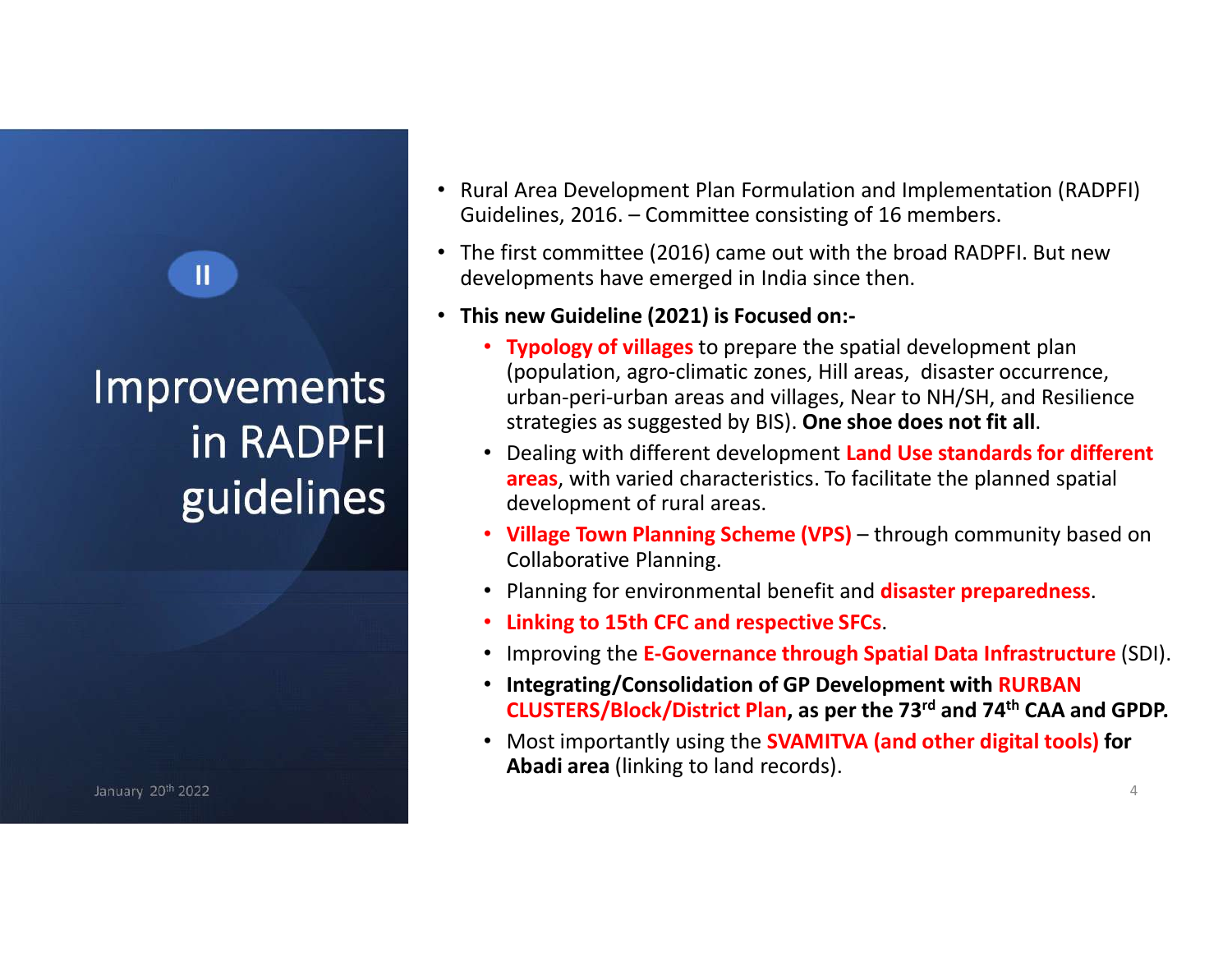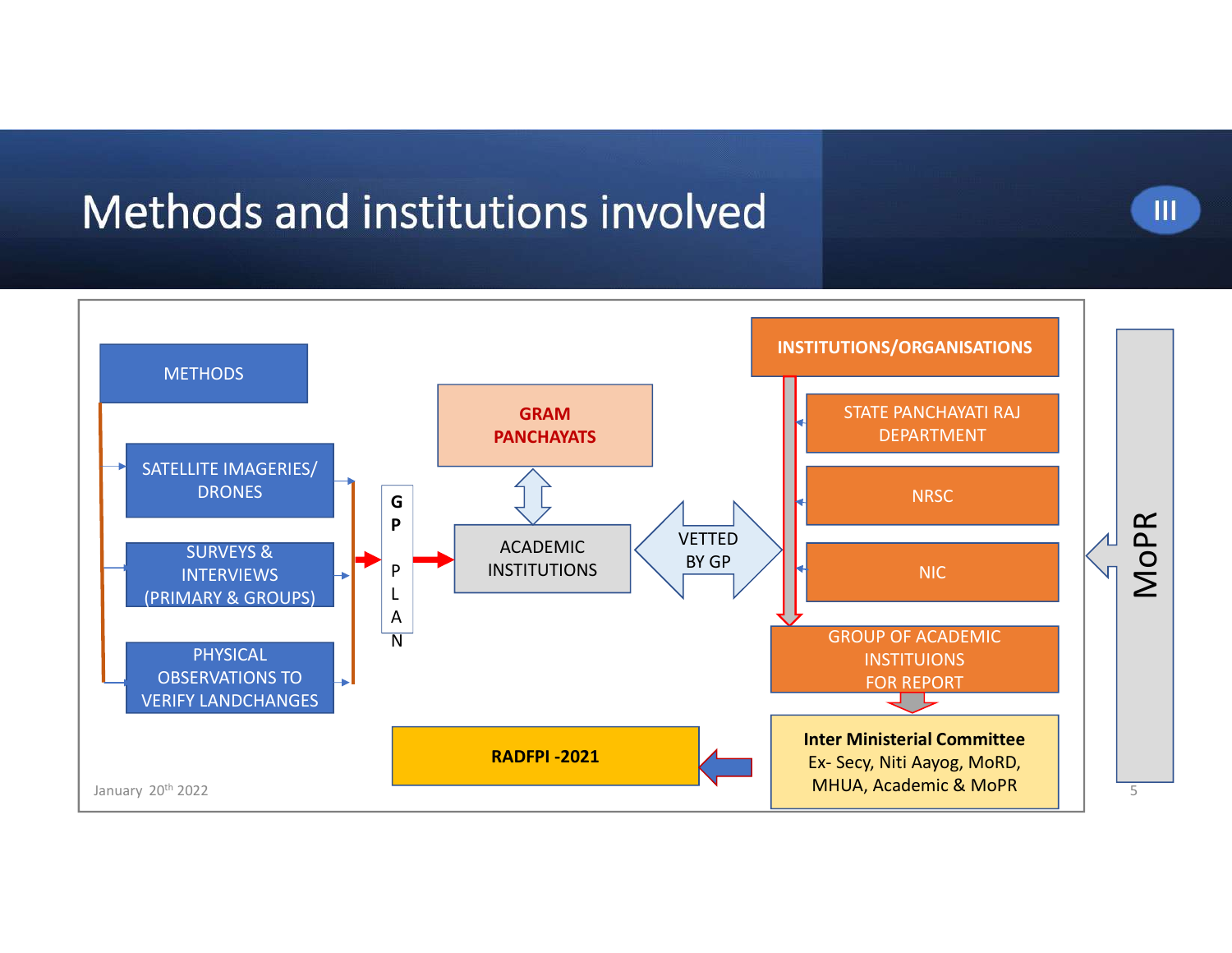

 $\sim$   $\sim$   $\sim$   $\sim$   $\sim$   $\sim$   $\sim$ 

III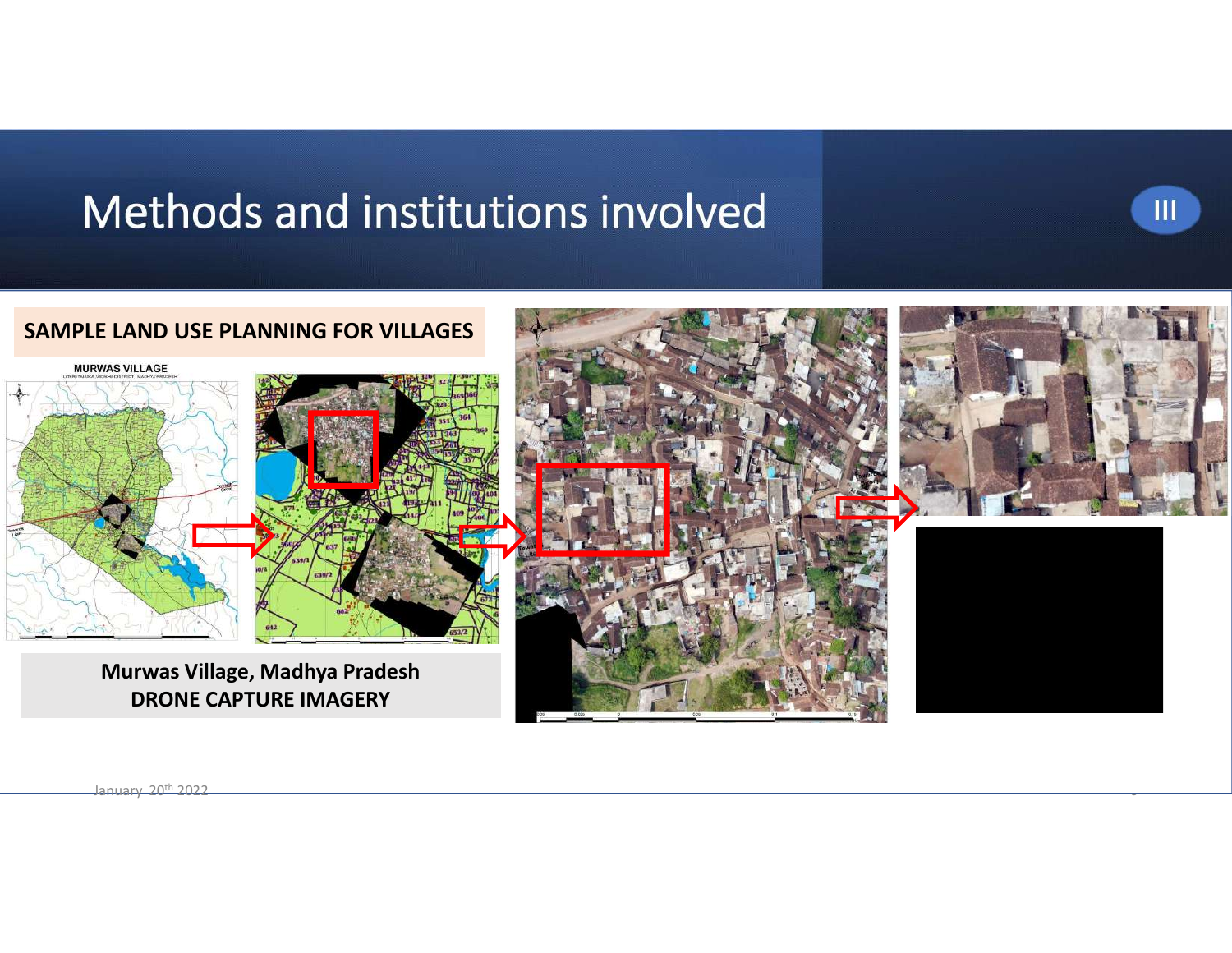

COURTESY: CHANDIGARH COLLEGE OF ARCHITECTURE, CHANDIGARH

III

January 20<sup>th</sup> 2022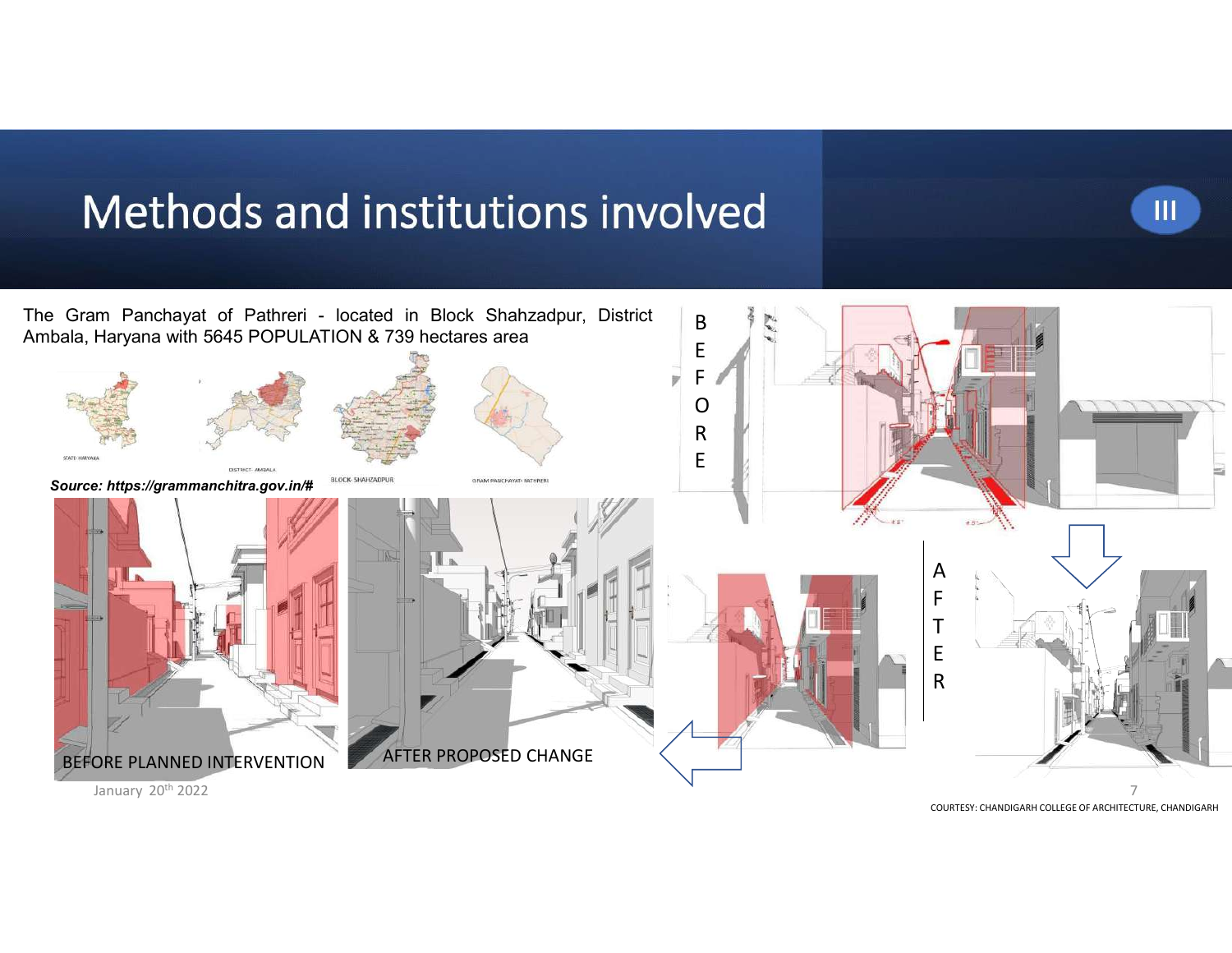III

- MoPR came out with the idea of **revising the report (2016)** to incorporate<br>new programmes.<br>• Identified 17 Academic institutions across India (Mostly Architecture<br>Institutions), supported by NRSC and NIC. new programmes.
- Identified 17 Academic institutions across India (Mostly Architecture Institutions), supported by NRSC and NIC.
- Each Institution selected TWO villages (total 34 GPs), after discussing with the State Government's Department of Rural Development.
- These villages are based on Population (10,000), probable urbanization, Census Towns, nearest to National/State Highways, Railways, etc.
- Some of the institutions used Drone technology to prepare the land use plans. But all of them used the maps available through NRSC/NIC.
- The institutions also used qualitative surveys and **quantitative surveys** through digital mapping assisted by NIC.
- After discussion with village communities, GPs, State and Central officials at all levels, including NIC and NRSC, series of presentation to Secretary, MoPR and other Experts from MoRD, Niti Aayog and MHUA, reports for GP spatial Identified 17 Academic institutions across India (Mostly Architecture<br>Institutions), supported by NRSC and NIC.<br>Each Institution selected TWO villages (total 34 GPs), after discussing with<br>the State Government's Department development plan were prepared. Census Towns, nearest to National/State Highways, Railways, etc.<br>
• **Some of the institutions used Drone technology** to prepare the land use<br>
plans. But all of them used the maps available through NRSC/NIC.<br>
• The institut
- Some of the Villagers Approved the Land use Plan prepared by the institutions through their Panchayat Resolutions.
- These Land use Plan prepared by the Institutions are linked to GPDP also.
- challenges related to land titles, vision, etc.  $\frac{8}{8}$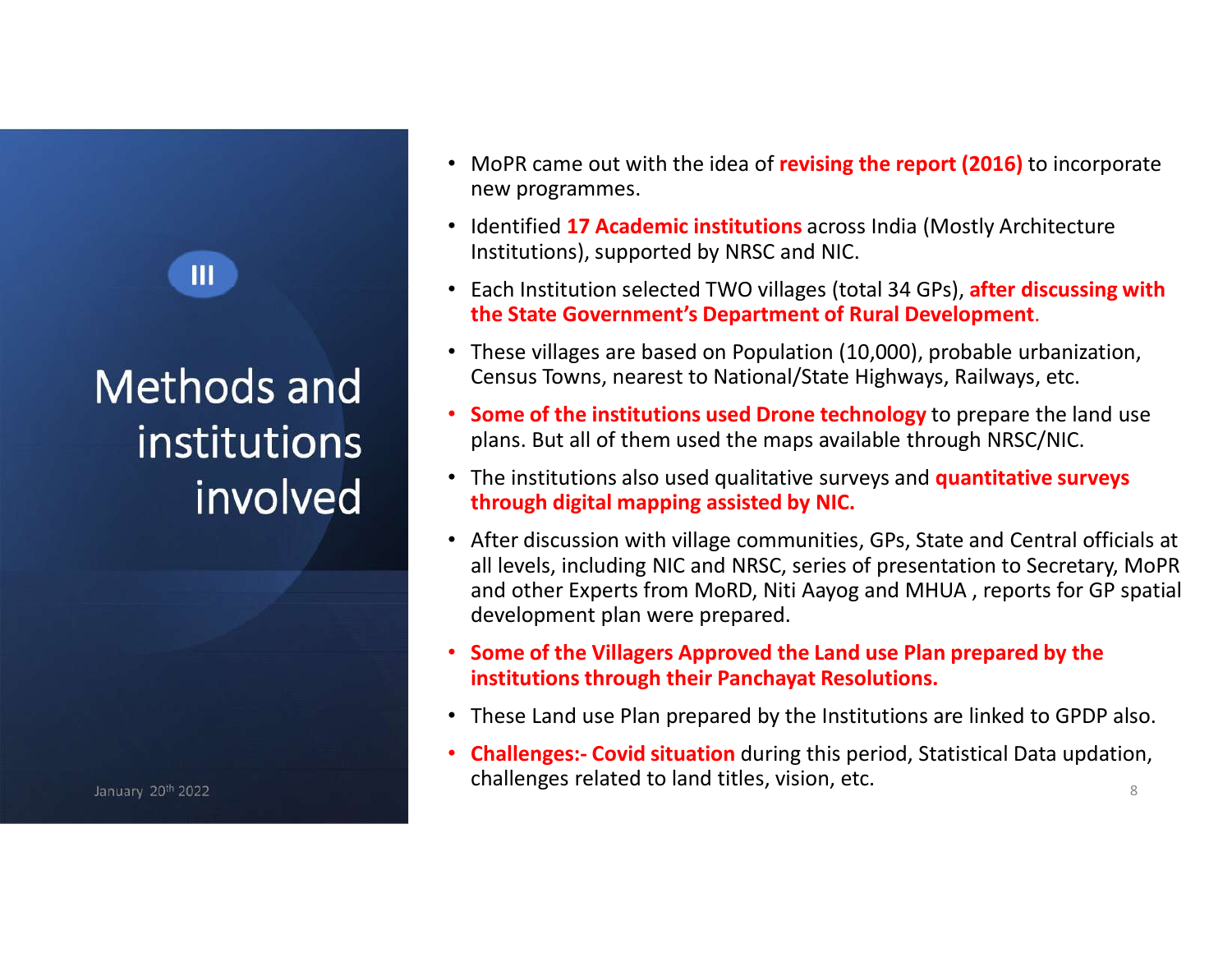#### III

# institutions involved

- Came up from the **detailed GP studies (30+).**
- Came up from the **detailed GP studies (30+).**<br>• MoPR came out with a **Committee of four Members** from the<br>Institutions already did the work earlier to prepare a detailed report:<br>• They came out with **two volume report**:-Institutions already did the work earlier to prepare a detailed report: consisting of SPA Bhopal, IIT-Roorkee, CEPT and Manipal Institute. • Came up from the **detailed GP studies (30+).**<br>• MoPR came out with a **Committee of four Members** from the<br>Institutions already did the work earlier to prepare a detailed report:<br>consisting of SPA Bhopal, IIT-Roorkee, CEP Came up from the **detailed GP studies (30+).**<br>MoPR came out with a **Committee of four Members** from the<br>Institutions already did the work earlier to prepare a detailed report:<br>consisting of SPA Bhopal, IIT-Roorkee, CEPT an
- based on all the relevant statistics related to the Report. **Methods and** <br>the members, and second one placed in MoPR web page, which is
	- It also gave 19 appendices, some of which are new ones compared to the previous Report (2016). These includes SVAMITVA and its process flow, NRSC details of mapping, Vulnerability and Resilience details, etc.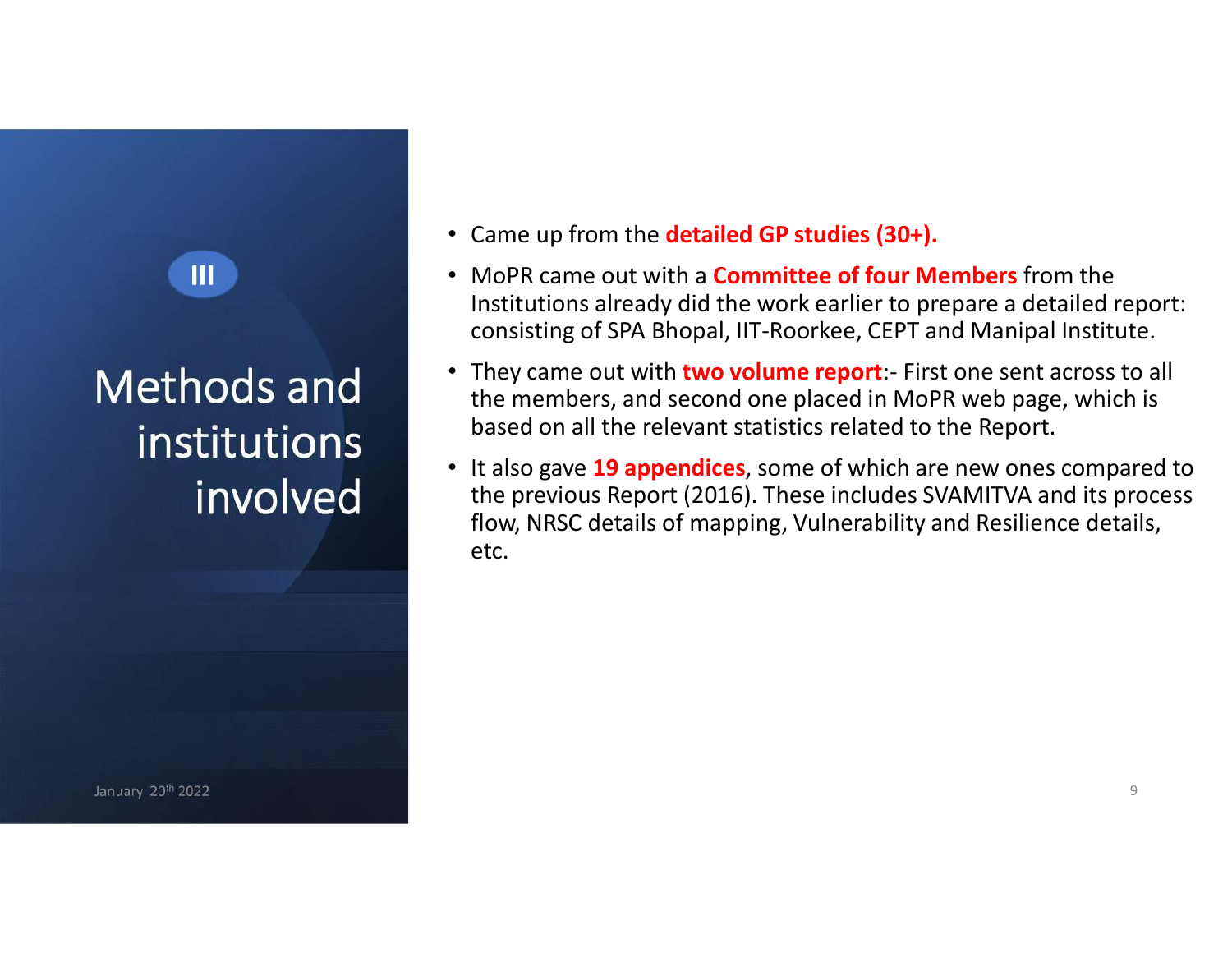### Salient Features of this Guidelines  $3.$

- SVAMITVA, Scenario Building and Vision
- 1. Plan Formulation: Additions Done- RURBAN MISSION,<br>SVAMITVA, Scenario Building and Vision<br>2. Spatial Approach to Rural Planning:- Revisions-<br>Categorization of Villages based on Metro area, urban **1. Plan Formulation:** - Additions Done- RURBAN MISSION,<br>SVAMITVA, Scenario Building and Vision<br>**2. Spatial Approach to Rural Planning:**- Revisions-<br>**Categorization of Villages** based on Metro area, urban<br>influence area, P Categorization of Villages based on Metro area, urban influence area, Population size, census towns & their functions, Backward Districts, PESA, NH/SH influence, Agro-climatic zones, Vulnerable/Disaster Prone Areas, River Drainage Basin, and Hilly Areas. **1. Plan Formulation**: - Additions Done- RURBAN MISSION,<br>SVAMITVA, Scenario Building and Vision<br>**2. Spatial Approach to Rural Planning**:- Revisions-<br>**Categorization of Villages** based on Metro area, urban<br>influence area, P IV **IV** 
	- Area/Habitation area, Indicative Land Use Plans (ILUP) at Tehsil Level, Clusters, Plan Hierarchy (vertical and horizontal integration), Citizen science, Latest Mapping Techniques, Data science and its application, plan boundary validation and convergence, Fiscal Analysis, Governance system, Scenario and Projections, Vetting the Plan by the Panchayat, Phasing, Revision of the Plan, Monitoring and Evaluation, and Role of Responsibility of Mapping.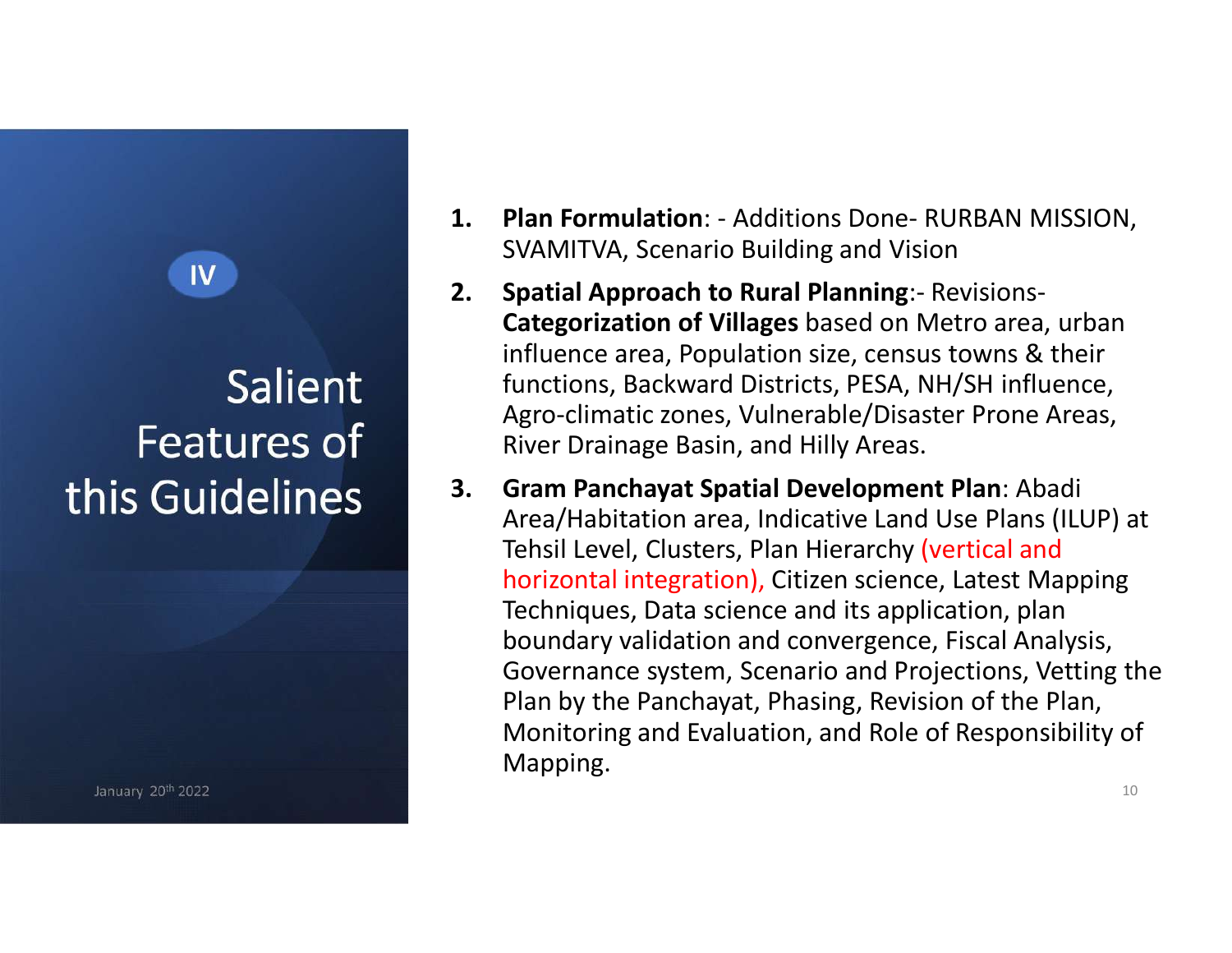### Salient Features of this Guidelines<sup>7</sup>

- 5. Rural Infrastructure Planning: Land-Use:- Norms and<br>Standards; physical, social, economic, and environmental<br>infrastructure including common property resources.<br>6. Sustainable Development Goals and Disaster Standards; physical, social, economic, and environmental infrastructure including common property resources.
- **5. Rural Infrastructure Planning**: Land-Use:- Norms and<br>
Standards; physical, social, economic, and environmenta<br>
infrastructure including common property resources.<br> **6. Sustainable Development Goals and Disaster<br>
Manage Rural Infrastructure Planning**: Land-Use:- Norms and<br>Standards; physical, social, economic, and environmental<br>infrastructure including common property resources.<br>**Sustainable Development Goals and Disaster**<br>**Management –** Resource Management, Climate change: Mitigation and Adaptation, Resilience Strategy and Plan (BIS), Disaster Plan: including Community based Disaster Management (CBDM). 5. **Rural Infrastructure Planning**: Land-Use:- Norms and<br>
Standards; physical, social, economic, and environmental<br>
infrastructure including common property resources.<br> **6. Sustainable Development Goals and Disaster**<br> **Man IV 2008 2009 12:30 Sustainable Development Goals and Disaster** 
	- Drone survey, Village Information System, Crowdsourcing, Satellite Imagery and Maps, Various Scale of Maps, National External Provider Controlling Camerose: Nothins and Standards; physical, social, economic, and environmental infrastructure including common property resources.<br> **Sustainable Development Goals and Disaster**<br> **Mana** population, scalogram, sectoral analysis and projections, spatial analysis and projections (Landuse, Housing and other areas). Resource Management, Climate change: Mitigation and<br>Resource Management, Climate change: Mitigation and<br>Adaptation, Resilience Strategy and Plan (BIS), Disaster<br>Plan: including Community based Disaster Management<br>(CBDM).<br>
	- PLANNING SCHEME (VPS), Consolidation of Plans, Integrated spatial and sectoral plans at village, block/tehsil level.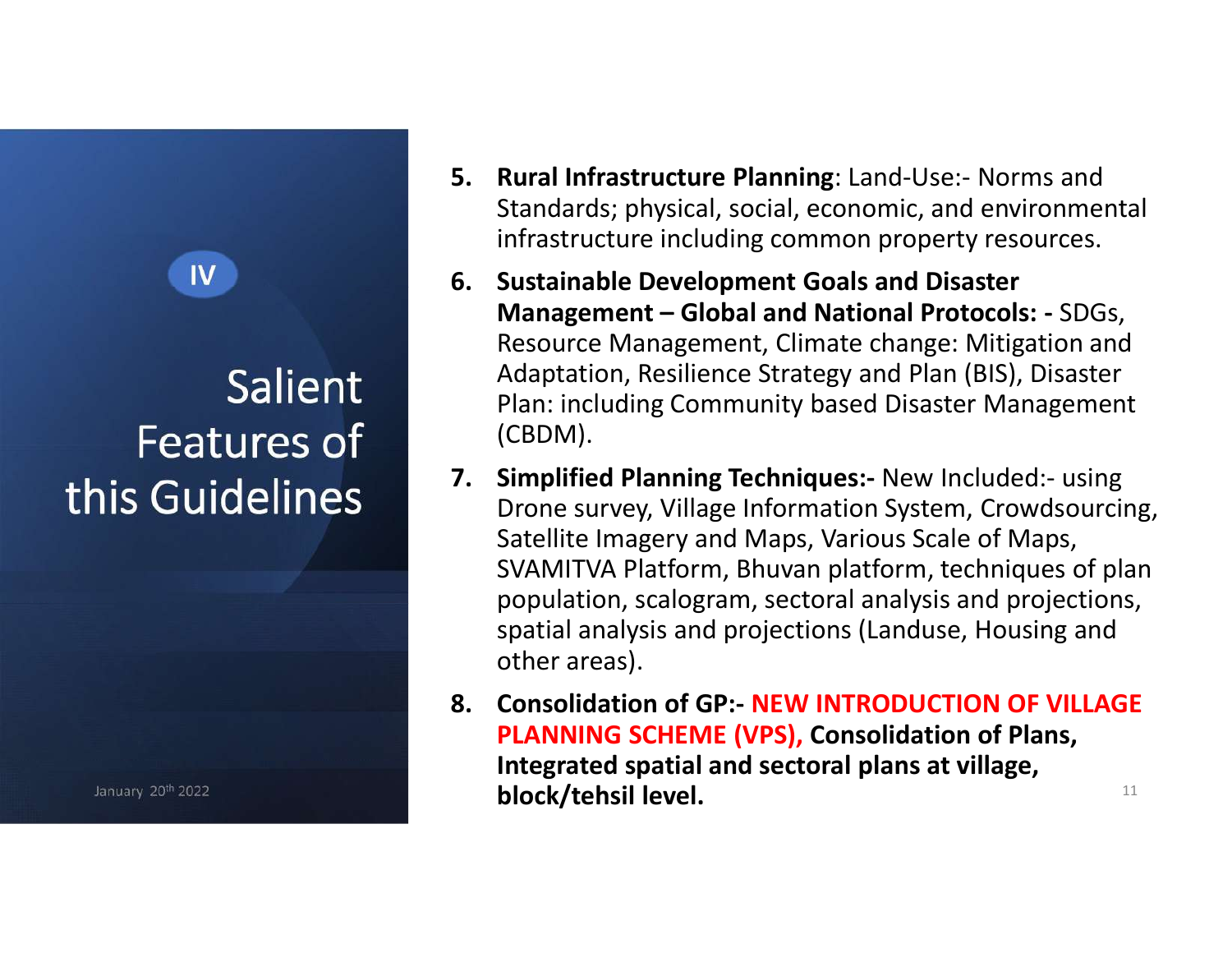# Features of this Guidelines

- 9. Resource Mobilization for Plan Implementation:- 15<sup>th</sup><br>CFC, Spatial Budgeting inputs, Linking Budget with Spatial<br>Plans (GPDP-Spatial Plan links), Role of GPs for resource<br>generation. CFC, Spatial Budgeting inputs, Linking Budget with Spatial Plans (GPDP-Spatial Plan links), Role of GPs for resource generation. IV **IV** 
	- **9.** Resource Mobilization for Plan Implementation:-  $15$ <sup>th</sup><br>CFC, Spatial Budgeting inputs, Linking Budget with Spatial<br>Plans (GPDP-Spatial Plan links), Role of GPs for resource<br>generation.<br>**10. Institutional Support Mec** Resource Mobilization for Plan Implementation:- 15<sup>th</sup><br>CFC, Spatial Budgeting inputs, Linking Budget with Spatial<br>Plans (GPDP-Spatial Plan links), Role of GPs for resource<br>generation.<br>Institutional Support Mechanisms and C TP dept., Rural Development Assistants (RDAs), Linking RURBAN with GPs, Convergence, Capacity Building Framework, Infrastructure and Logistics, HRD for sustainable village planning, Grassroot level governance, E-Governance & Citizen Science. 9. Resource Mobilization for Plan Implementation:-  $15$ <sup>th</sup><br>CFC, Spatial Budgeting inputs, Linking Budget with Spatial<br>Plans (GPDP-Spatial Plan links), Role of GPs for resource<br>generation.<br>10. Institutional Support Mechan generation.<br>
	10. Institutional Support Mechanisms and Capacity Building:-<br>
	RURAL ADMIN, GP SPATIAL CHANGES – 73<sup>rd</sup> CAA, District<br>
	TP dept., Rural Development Assistants (RDAs), Linking<br>
	RURBAN with GPs, Convergence, Capac Salient 10. Institutional Support Mechanisms and Capacity Building:-
		- Information system, data base, Training, Spatial Data Infrastructure (SDI), and other recommendations.
		- formulation, Scenario building & Engaging the Future.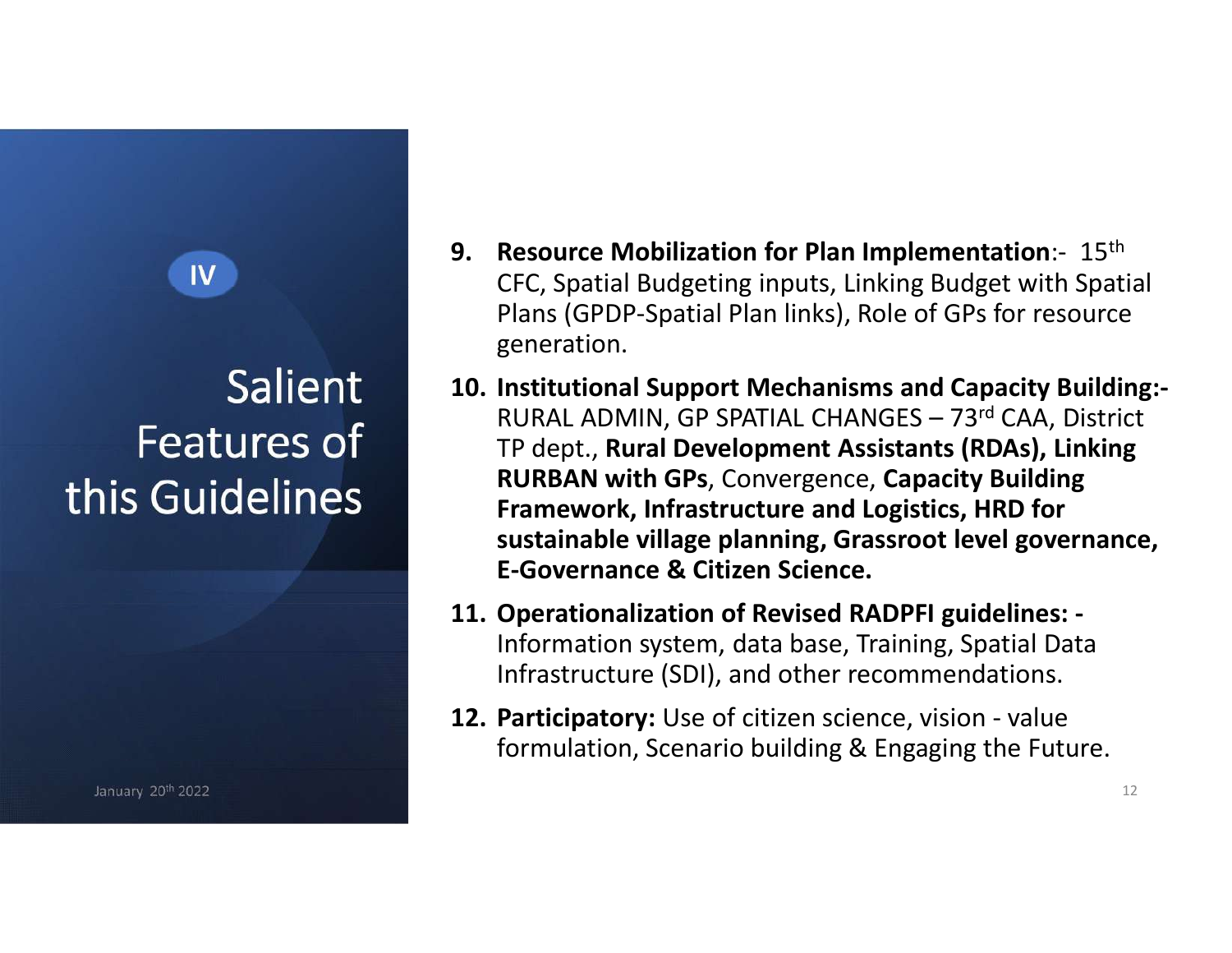### Action plan/ takeaway

January 20 $^{\rm th}$  2022  $^{\rm 13}$ 

Vision for ' RURAL 2047 ' – Hon. Prime Minister conceptualized<br>the idea of 'Azadi ka Amrit Mahotsav' for 75 years and a vision for<br>2047.<br>MoPR may work on the Vision for Rural 2047 – 100 years of the idea of 'Azadi ka Amrit Mahotsav' for 75 years and a vision for 2047. Vision for 'RURAL 2047 '- Hon. Prime Minister conceptualized<br>the idea of 'Azadi ka Amrit Mahotsav' for 75 years and a vision for<br>2047.<br>MoPR may work on the Vision for Rural 2047 – 100 years of<br>Independence as Suggested by

Independence as Suggested by Hon. Prime Minister.

**V** Visi Vision for Social Upliftment of Villages through Gram/Block/& District Panchayat through Institutional Mechanism.

> To come out with a Group with a VISION -2047. Group to work out **various aspect**s such as Population projections, QoL, Ecological sensitivity, Economic, social, Agriculture, Rural Industrialization, Infrastructure, Cooperative Development, Digitilisation, etc.

> > Group may consist of some of the progressive Zilla Parishad chairpersons, Gram Panchayats, NGOs, Institutions & Leading researchers, MP, & Administrator. (Advisory & working Committee).

Propose Master Plans for Gram Panchayats –

Based upon SVAMITVA and other spatial digital tools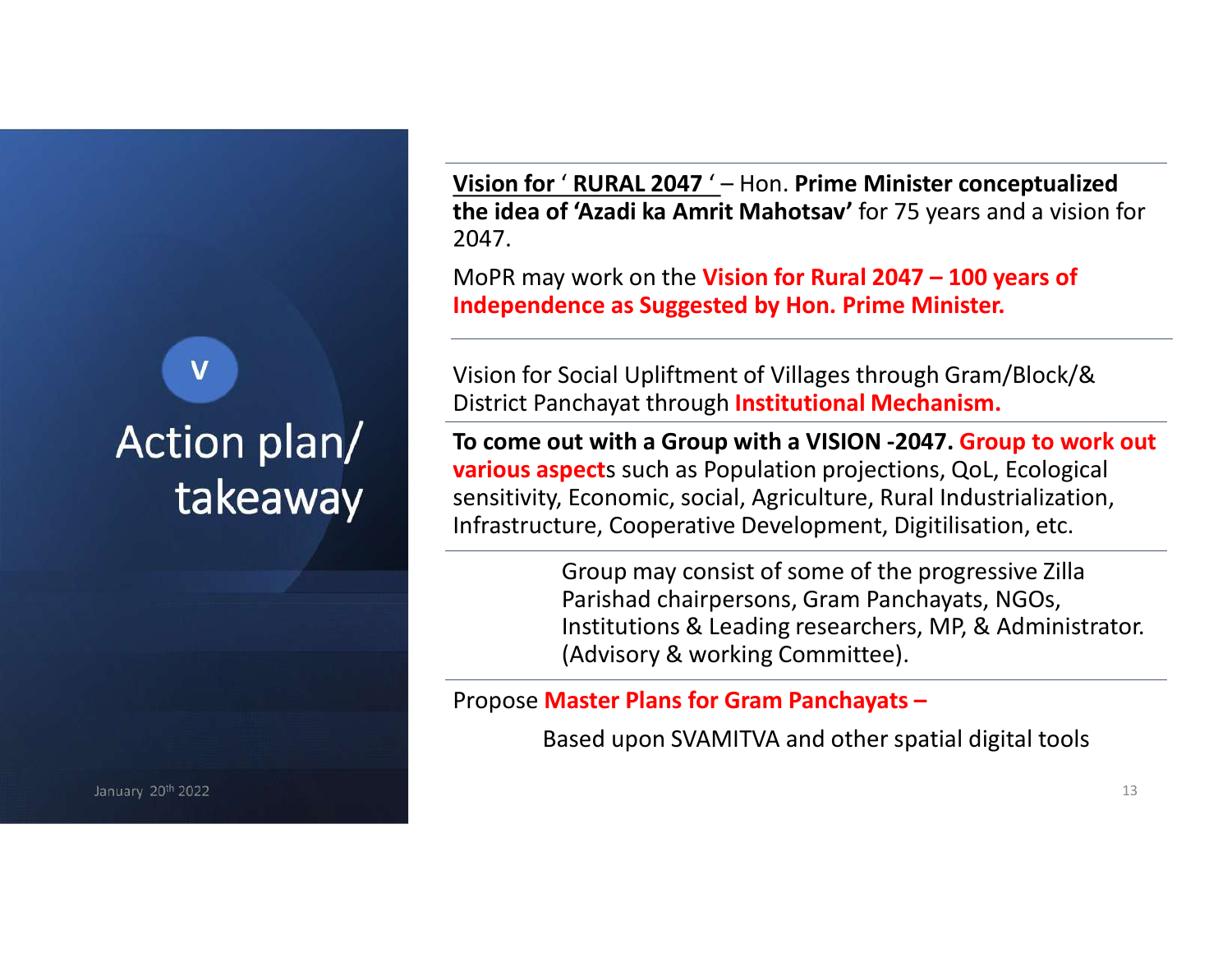### Action plan/ takeaway

January 20th 2022

Amendment to bring in structural change in the 73<sup>rd</sup> CAA – to<br>ensure spatial planning, norms and regulations for the future<br>expansion of villages to sustain themselves with all the<br>infrastructure at par with urban areas. ensure spatial planning, norms and regulations for the future expansion of villages to sustain themselves with all the infrastructure at par with urban areas.

RESTRUCTURING OF UNVIABLE GRAM PANCHAYATS –especially those gram panchayats prone to disaster to be ensured adequate **Amendment to bring in structural change in the 73<sup>rd</sup> CAA – to<br>ensure spatial planning, norms and regulations for the future<br>expansion of villages to sustain themselves with all the<br>infrastructure at par with urban areas.** lines of SHYAMPRASAD MUKHERJEE RURBAN MISSION). **V** the the state of the state of the state of the state of the state of the state of the state of the state of the state of the state of the state of the state of the state of the state of the state of the state of the st

It is suggested that **Village/cluster secretariat** be formed for governance purposes.

**Amendment to bring in structural change in the 73<sup>rd</sup> CAA – to**<br>ensure spatial planning, norms and regulations for the future<br>expansion of villages to sustain themselves with all the<br>infrastructure at par with urban areas development (spatial), higher literacy, higher women literacy, selfexpansion of villages to sustain themselves with all the<br>expansion of villages to sustain themselves with all the<br>infrastructure at par with urban areas.<br>RESTRUCTURING OF UNVIABLE GRAM PANCHAYATS –especially<br>those gram pan expansion of vinages to sustain themsess with an the<br>Infrastructure at par with urban areas.<br>RESTRUCTURING OF UNVIABLE GRAM PANCHAYATS -especially<br>those gram panchayats prone to disaster to be ensured adequate<br>infrastructu

level. This can be done through **Digital Communication Modules**.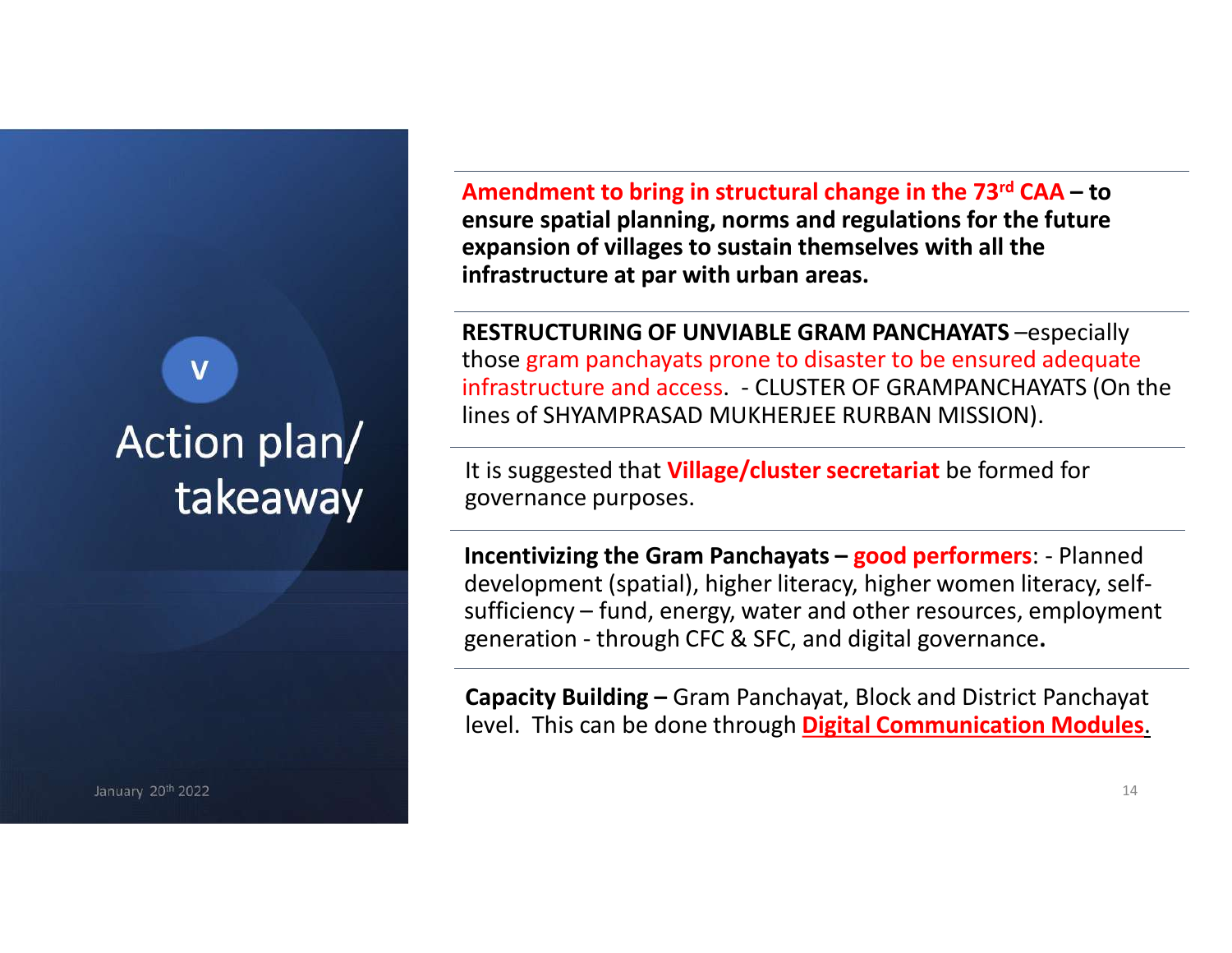VI

- 
- 1. Forming a Group on RURAL 2047.<br>
2. Handholding required for the preparation for a year through<br>
Higher level Educational institutions across States & through<br>
Digital Communication.<br>
3. Developing Audio/Visual Film to c Higher level Educational institutions across States & through Digital Communication. 1. **Forming a Group on RURAL 2047.**<br>
2. **Handholding required for the preparation for a year through**<br>
Higher level Educational institutions across States & through<br>
Digital Communication.<br>
3. **Developing Audio/Visual Film** 1. **Forming a Group on RURAL 2047.**<br>
2. **Handholding required for the preparation for a year through**<br>
Higher level Educational institutions across States & through<br>
Digital Communication.<br>
3. **Developing Audio/Visual Film 1.** Forming a Group on RURAL 2047.<br> **2.** Handholding required for the preparation for a year through<br>
Higher level Educational institutions across States & through<br>
Digital Communication.<br> **3.** Developing Audio/Visual Fi 1. **Forming a Group on RURAL 2047.**<br>
2. **Handholding required for the preparation for a year through**<br>
Higher level Educational institutions across States & through<br>
Digital Communication.<br>
3. **Developing Audio/Visual Film** 1. Forming a Group on RURAL 2047.<br>
2. Handholding required for the preparation for a year through<br>
Higher level Educational institutions across States & through<br>
Digital Communication.<br>
3. Developing Audio/Visual Film to c **2.** Handholding required for the preparation for a year through<br>
Higher level Educational institutions across States & through<br>
Digital Communication.<br> **3.** Developing Audio/Visual Film to communicate to GPs<br> **4.** Amendi
- 
- Panchayats to prepare and regulate the spatial plans.
- MAVRATNAS 5. Capacity Building at all scales about spatial development and Way forward linking it to GPDP.<br>
6. Vision for each village through Communities for transforming the linking it to GPDP.
	- QoL, socio-economic development and spatial planning.
	-
	- District/Block Level. (State/Center)
- 9. Start Preparation of spatial Film to communicate to GPs<br>
9. **Amending the 73<sup>rd</sup> CAA** to empower the Gram, Block and District<br>
Panchayats to prepare and regulate the spatial plans.<br>
5. **Capacity Building at all scales**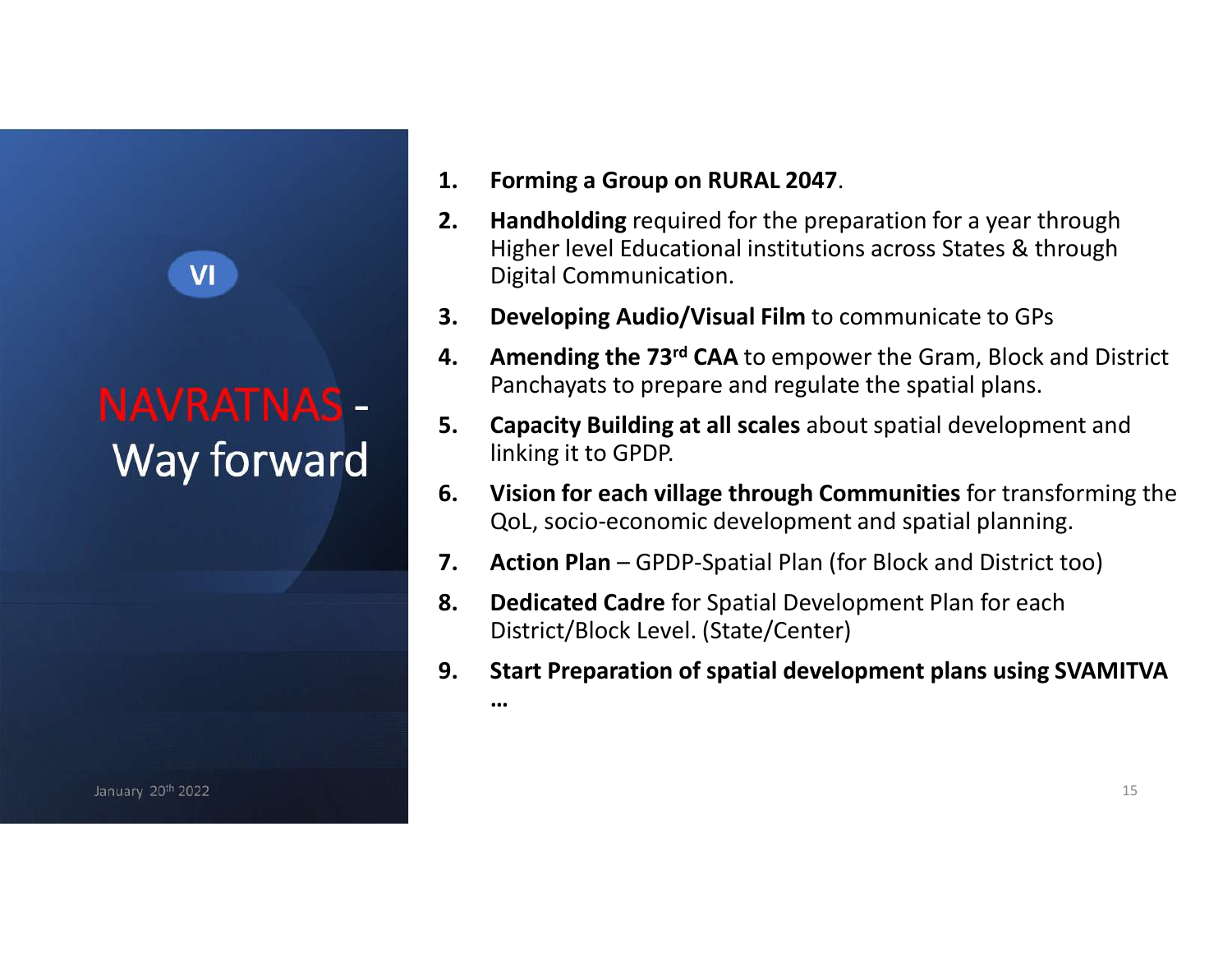### NAVRATNAS - Way forward

VI

January 20th 2022

#### 9<sup>th</sup> Navratna ...

- th Navratna ...<br>Census Towns (villages) 20000 + population<br>Peri-Urban areas within the vicinity of Urban
- 9<sup>th</sup> Navratna ...<br>• Census Towns (villages) 20000 + population<br>• Peri-Urban areas within the vicinity of Urban<br>Agglomerations, which are not covered under the<br>urban Master Plan. • Peri-Urban areas within the vicinity of Urban Agglomerations, which are not covered under the urban Master Plan.
- Other villages having 20,000 population & within the radius of National/State Highway corridor.
- Identifying Clusters for spatial plan (on the lines of RURBAN MISSION) with visioning.
- Identifying and Restructuring/Relocation of viable Plan for Gram Panchayats that are prone for Disaster (Coastal, Hilly areas, and flood prone)to a safe spatial area.